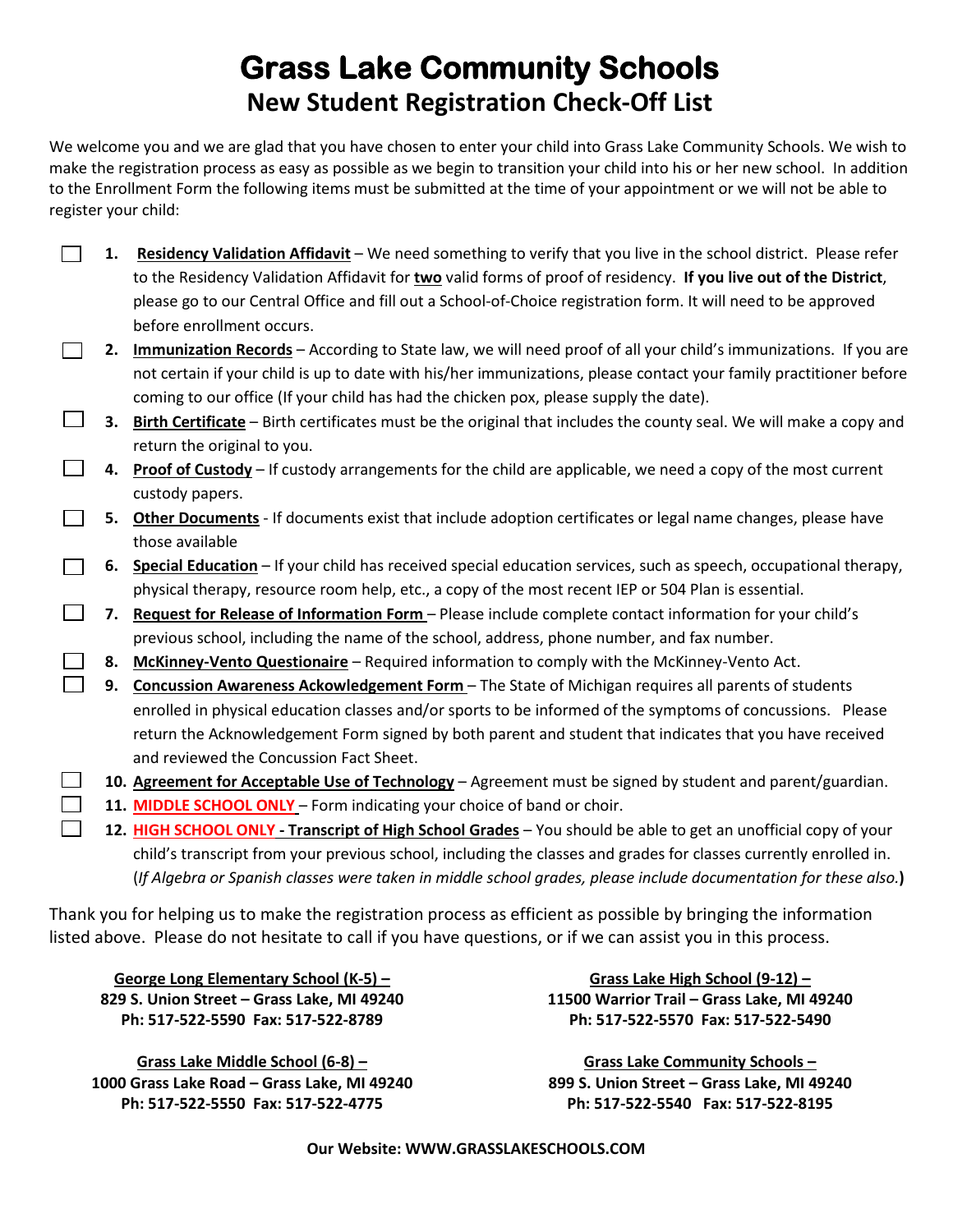## **Enrollment Form - Grass Lake High School**

**Grass Lake High School School Year:** 2014-2015 **Principal:** Brian Thompson **School Phone:** (517) 522-5570

#### **Instructions:**

Fill this enrollment form out to the best of your ability. **Required fields are marked with a \*.** *Name, date of birth, and city of birth must match information on the student's birth certificate*.

| <b>Student Information</b>                                                                                      | <b>Please print clearly</b>                                                                                                           |
|-----------------------------------------------------------------------------------------------------------------|---------------------------------------------------------------------------------------------------------------------------------------|
| Student Name*                                                                                                   | as it appears on the birth certificate                                                                                                |
| Preferred Name/Nickname                                                                                         |                                                                                                                                       |
| Gender* Circle one                                                                                              | Male / Female                                                                                                                         |
| Date of Birth*                                                                                                  | must match birth certificate                                                                                                          |
| City of Birth*                                                                                                  | if not born in U.S.A. enter Country of birth                                                                                          |
| Ethnicity* Circle one                                                                                           | Asian African-Am Caucasian Hispanic Latino Am-Indian/Alaskan-Native Other Pacific-Islander/Native-Hawaiian                            |
| <b>Student Home Phone*</b>                                                                                      |                                                                                                                                       |
| <b>Student Cell Phone</b>                                                                                       |                                                                                                                                       |
| <b>Student Lives With</b>                                                                                       |                                                                                                                                       |
| Single Parent Household                                                                                         | Yes / No                                                                                                                              |
| Daily medications or other<br>special medical considerations<br>Hospital Preferred                              |                                                                                                                                       |
| Allergies                                                                                                       |                                                                                                                                       |
| Medical Alert Information<br>(Info for teachers and other<br>office staff)                                      |                                                                                                                                       |
|                                                                                                                 | Is a language other than English spoken in the home?* Circle one Yes / No If Yes, please indicate other languages on the line below.  |
| Languages spoken at home include:                                                                               |                                                                                                                                       |
|                                                                                                                 | Student Address Information - Home address is where the student lives, mailing address is where school/district mailings will be sent |
| Home Address*                                                                                                   |                                                                                                                                       |
| Home City*                                                                                                      |                                                                                                                                       |
| Home State*                                                                                                     |                                                                                                                                       |
| Zip Code*                                                                                                       |                                                                                                                                       |
| Mailing Street or PO Box                                                                                        |                                                                                                                                       |
| <b>Mailing City</b>                                                                                             |                                                                                                                                       |
| <b>Mailing State</b>                                                                                            |                                                                                                                                       |
| Mailing Zip Code                                                                                                |                                                                                                                                       |
|                                                                                                                 |                                                                                                                                       |
| <b>Office Use Only</b><br><b>District Entry Date:</b><br>School Entry Date:<br><b>Expected Graduation Year:</b> | District Entry Grade Level:<br>School Entry Grade Level:<br><b>GAD Cohort Graduation Year:</b>                                        |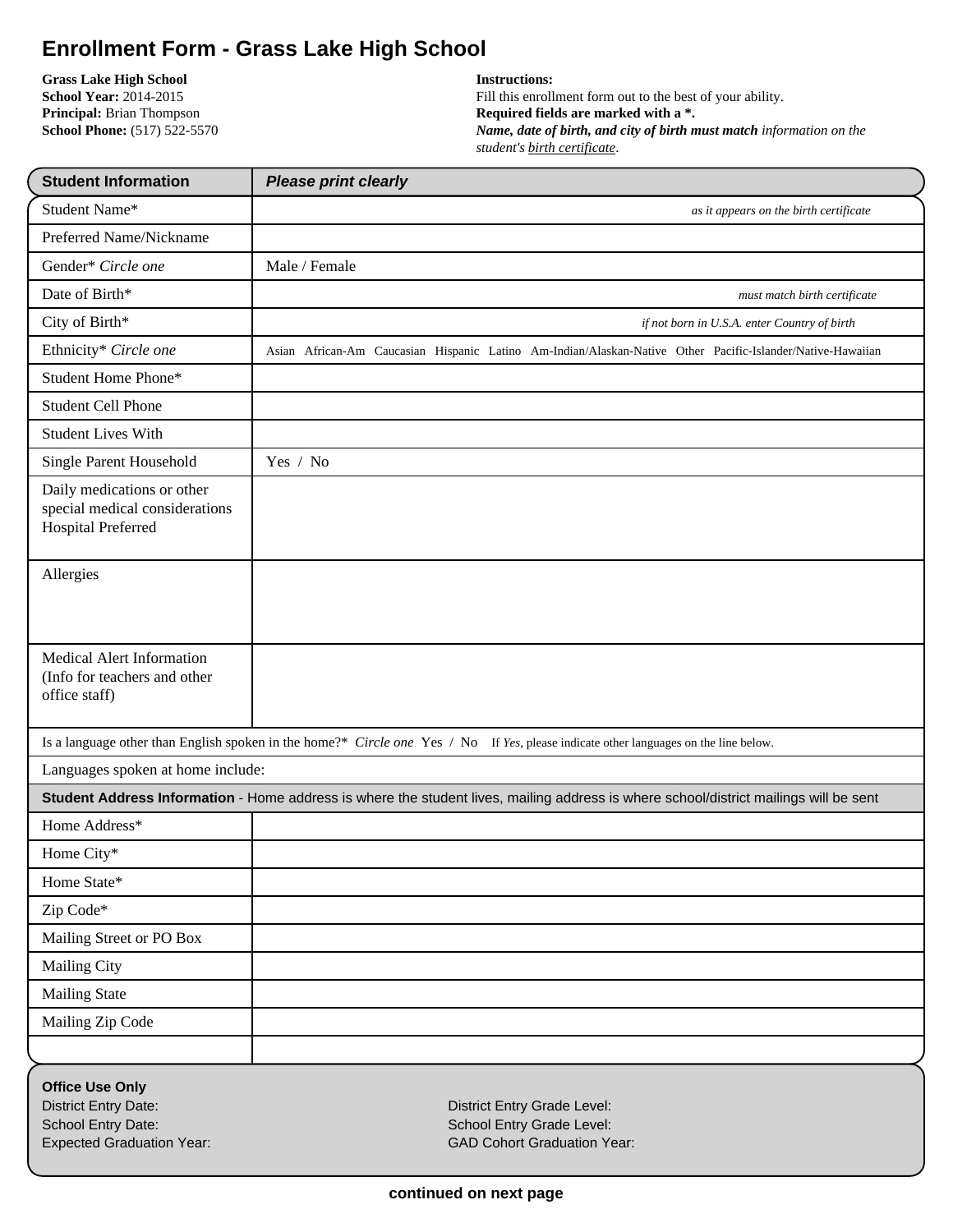| Contact 1*                       |                                                                                         |  |  |  |
|----------------------------------|-----------------------------------------------------------------------------------------|--|--|--|
| Name/Relationship                |                                                                                         |  |  |  |
| Home Phone                       |                                                                                         |  |  |  |
| <b>Work Phone</b>                |                                                                                         |  |  |  |
| Cell Phone                       |                                                                                         |  |  |  |
| Email                            |                                                                                         |  |  |  |
| Mailing Street/PO Box            |                                                                                         |  |  |  |
| Mailing City, State Zip          |                                                                                         |  |  |  |
| Employer                         |                                                                                         |  |  |  |
| Receive Separate Mailings: Y / N | Legal Guardian: Y / N Custodial Parent/Guardian: Y / N                                  |  |  |  |
| Contact 2*                       |                                                                                         |  |  |  |
| Name/Relationship                |                                                                                         |  |  |  |
| Home Phone                       |                                                                                         |  |  |  |
| Work Phone                       |                                                                                         |  |  |  |
| Cell Phone                       |                                                                                         |  |  |  |
| Email                            |                                                                                         |  |  |  |
| Mailing Street/PO Box            |                                                                                         |  |  |  |
| Mailing City, State Zip          |                                                                                         |  |  |  |
| Employer                         |                                                                                         |  |  |  |
| Receive Separate Mailings: Y / N | Legal Guardian: Y / N Custodial Parent/Guardian: Y / N                                  |  |  |  |
| <b>Contact 3</b>                 |                                                                                         |  |  |  |
| Name/Relationship                |                                                                                         |  |  |  |
| Home Phone                       |                                                                                         |  |  |  |
| Work Phone                       |                                                                                         |  |  |  |
| Cell Phone                       |                                                                                         |  |  |  |
| Email                            |                                                                                         |  |  |  |
|                                  |                                                                                         |  |  |  |
| Mailing Street/PO Box            |                                                                                         |  |  |  |
| Mailing City, State Zip          |                                                                                         |  |  |  |
| Employer                         |                                                                                         |  |  |  |
|                                  | Receive Separate Mailings: Y / N Legal Guardian: Y / N Custodial Parent/Guardian: Y / N |  |  |  |
| <b>Contact 4</b>                 |                                                                                         |  |  |  |
| Name/Relationship                |                                                                                         |  |  |  |
| Home Phone                       |                                                                                         |  |  |  |
| <b>Work Phone</b>                |                                                                                         |  |  |  |
| Cell Phone                       |                                                                                         |  |  |  |
| Email                            |                                                                                         |  |  |  |
| Mailing Street/PO Box            |                                                                                         |  |  |  |
| Mailing City, State Zip          |                                                                                         |  |  |  |
| Employer                         |                                                                                         |  |  |  |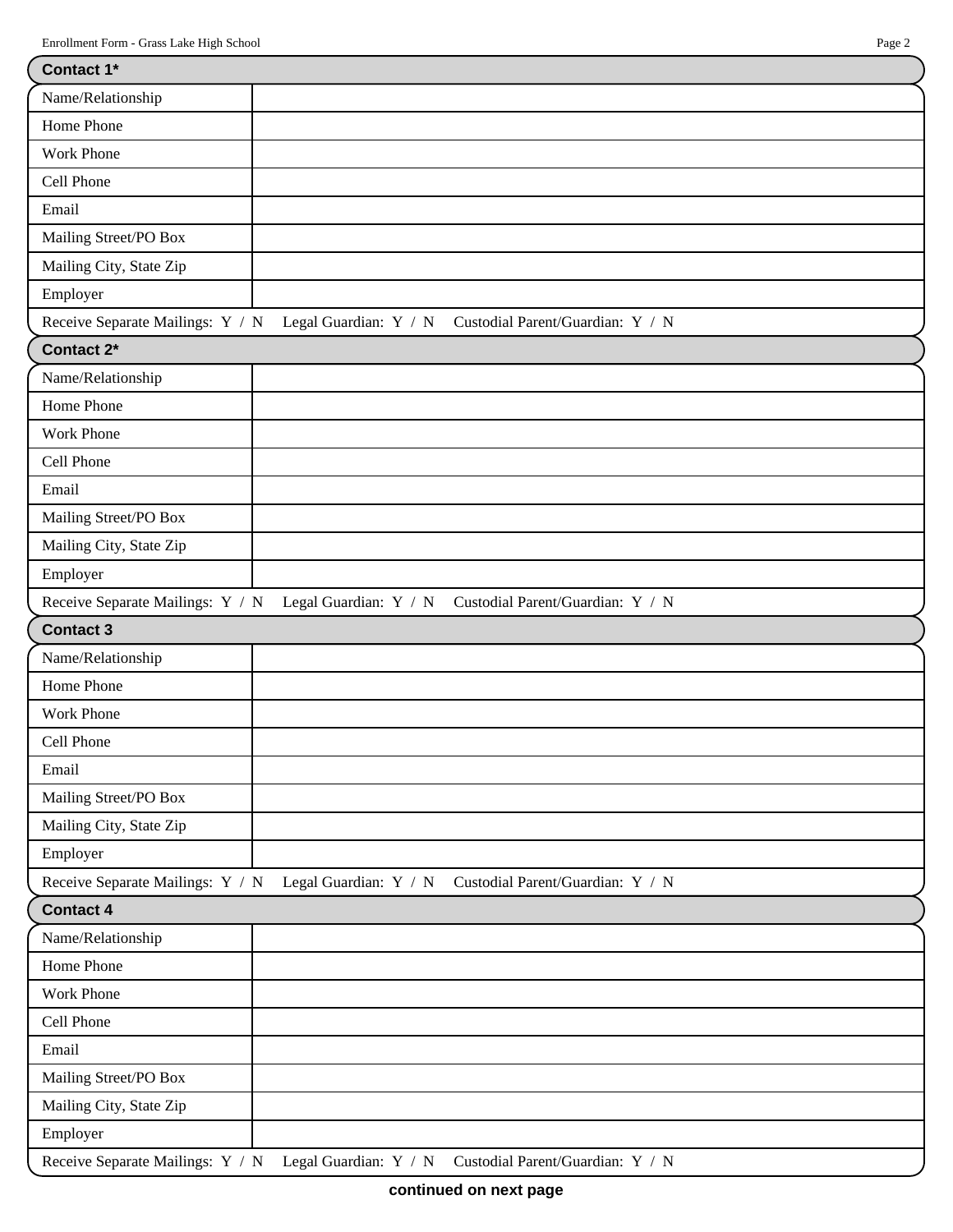The emergency contacts you supply in this section are the people/numbers that will be called after we have tried to contact the contacts listed on the previous page. By providing their information here, it is assumed that you are authorizing these contacts to pick your child up from school in the event of an emergency. These contacts will only be called for emergencies involving you child as an individual, not for school/district wide emergencies.

| <b>Emergency Contact 1*</b>     |                                                                                                                       |  |
|---------------------------------|-----------------------------------------------------------------------------------------------------------------------|--|
| Name/Relationship               |                                                                                                                       |  |
| Home Phone                      |                                                                                                                       |  |
| <b>Work Phone</b>               |                                                                                                                       |  |
| Cell Phone                      |                                                                                                                       |  |
| Email                           |                                                                                                                       |  |
| <b>Emergency Contact 2*</b>     |                                                                                                                       |  |
| Name/Relationship               |                                                                                                                       |  |
| Home Phone                      |                                                                                                                       |  |
| <b>Work Phone</b>               |                                                                                                                       |  |
| Cell Phone                      |                                                                                                                       |  |
| Email                           |                                                                                                                       |  |
| <b>Emergency Contact 3</b>      |                                                                                                                       |  |
| Name/Relationship               |                                                                                                                       |  |
| Home Phone                      |                                                                                                                       |  |
| Work Phone                      |                                                                                                                       |  |
| Cell Phone                      |                                                                                                                       |  |
| Email                           |                                                                                                                       |  |
| <b>Emergency Contact 4</b>      |                                                                                                                       |  |
| Name/Relationship               |                                                                                                                       |  |
| Home Phone                      |                                                                                                                       |  |
| Work Phone                      |                                                                                                                       |  |
| Cell Phone                      |                                                                                                                       |  |
| Email                           |                                                                                                                       |  |
| <b>Emergency Contact 5</b>      |                                                                                                                       |  |
| Name/Relationship               |                                                                                                                       |  |
| Home Phone                      |                                                                                                                       |  |
| Work Phone                      |                                                                                                                       |  |
| Cell Phone                      |                                                                                                                       |  |
| Email                           |                                                                                                                       |  |
|                                 | Automated Calling System Emergency Numbers - used in the event of a school or district wide emergency, submit up to 6 |  |
| <b>Emergency Phone Number 1</b> |                                                                                                                       |  |
| <b>Emergency Phone Number 2</b> |                                                                                                                       |  |
| Emergency Phone Number 3        |                                                                                                                       |  |
| <b>Emergency Phone Number 4</b> |                                                                                                                       |  |
| <b>Emergency Phone Number 5</b> |                                                                                                                       |  |
| Emergency Phone Number 6        |                                                                                                                       |  |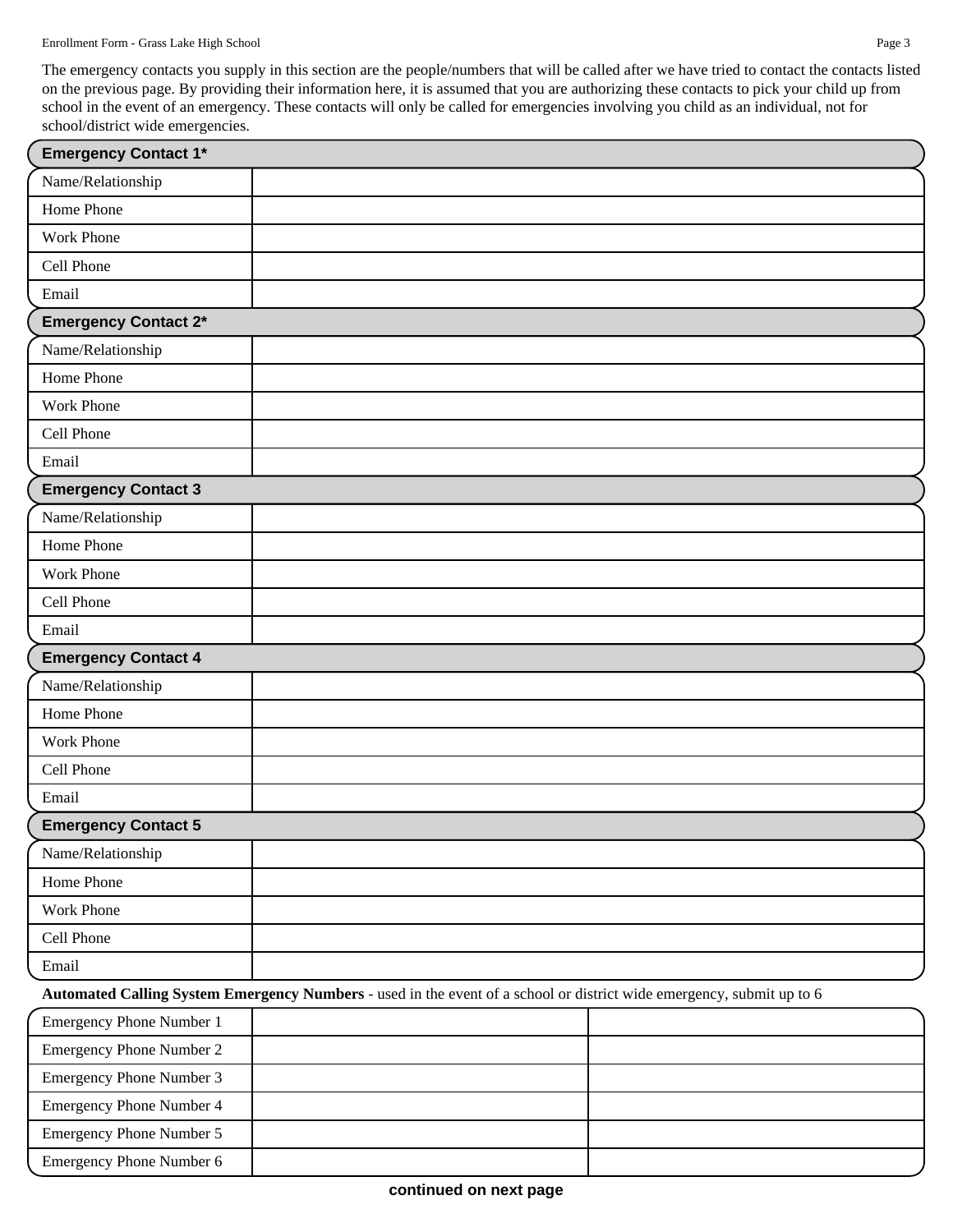The phone numbers and email addresses in this section are those that will be contacted for school cancellations and delays. They may also be use for: early dismissals, for school/district event change announcements, and for notification of other non-emergency school/district information as needed. If you do not supply any information, you will not receive any of the above notifications.

Please submit only phone numbers and email addresses that are directly accessible by you, or another person. Numbers that require the entry of an extension, or email addresses that require verification, will not work. Only submit numbers and addresses that you actually want to have contacted.

| Automated Calling/Notification System phone numbers - Submit up to 6 numbers to be called         |  |  |  |  |
|---------------------------------------------------------------------------------------------------|--|--|--|--|
| Phone Number 1                                                                                    |  |  |  |  |
| Phone Number 2                                                                                    |  |  |  |  |
| Phone Number 3                                                                                    |  |  |  |  |
| Phone Number 4                                                                                    |  |  |  |  |
| Phone Number 5                                                                                    |  |  |  |  |
| Phone Number 6                                                                                    |  |  |  |  |
| Automated Calling/Notification System Email - Submit up to 3 email addresses to receive messages. |  |  |  |  |
| Email 1                                                                                           |  |  |  |  |
| Email 2                                                                                           |  |  |  |  |
| Email 3                                                                                           |  |  |  |  |

## **To be completed by parent/legal decision maker:**

#### **Emergency Dismissal**

If an emergency dismissal becomes necessary, due to loss of power, extreme weather conditions, or other situations that may arise, students will be sent to their normal after school location. The district will send notification of an early dismissal to the phone numbers listed in the *Automated Calling System Emergency Numbers* section of this form (page 3), using the district's automated calling/notification system. In addition, notification will also be sent to local radio and television stations.

#### **Parent/Student Handbook**

I verify that I have read, or will read, and familiarize myself with the Parent/Student Handbook.

#### **Parent/Legal Guardian Signature Date**

#### **Field Trip Permission**

I understand that transportation to and from field trip activities will be by school bus, or other school sanctioned vehicle, and that my automobile insurance is the primary carrier under Michigan No-Fault Insurance, and I will not hold the Grass Lake School District, Board of Education, or Employees liable in case of accident, injury, or other mishaps. All trips will be chaperoned by school employees.

I hereby give permission for my child to take part in said school sponsored activities. This approval is considered to be permanent until further notice.

#### **Parent/Legal Guardian Signature Date**

## **Technology Acceptable Usage Agreement Responsibility Declaration**

I have read the Grass Lake School District Technology Usage Agreement (found @ www.grasslakeschools.com) and agree to adhere to the privileges, responsibilities, and consequences as outlined.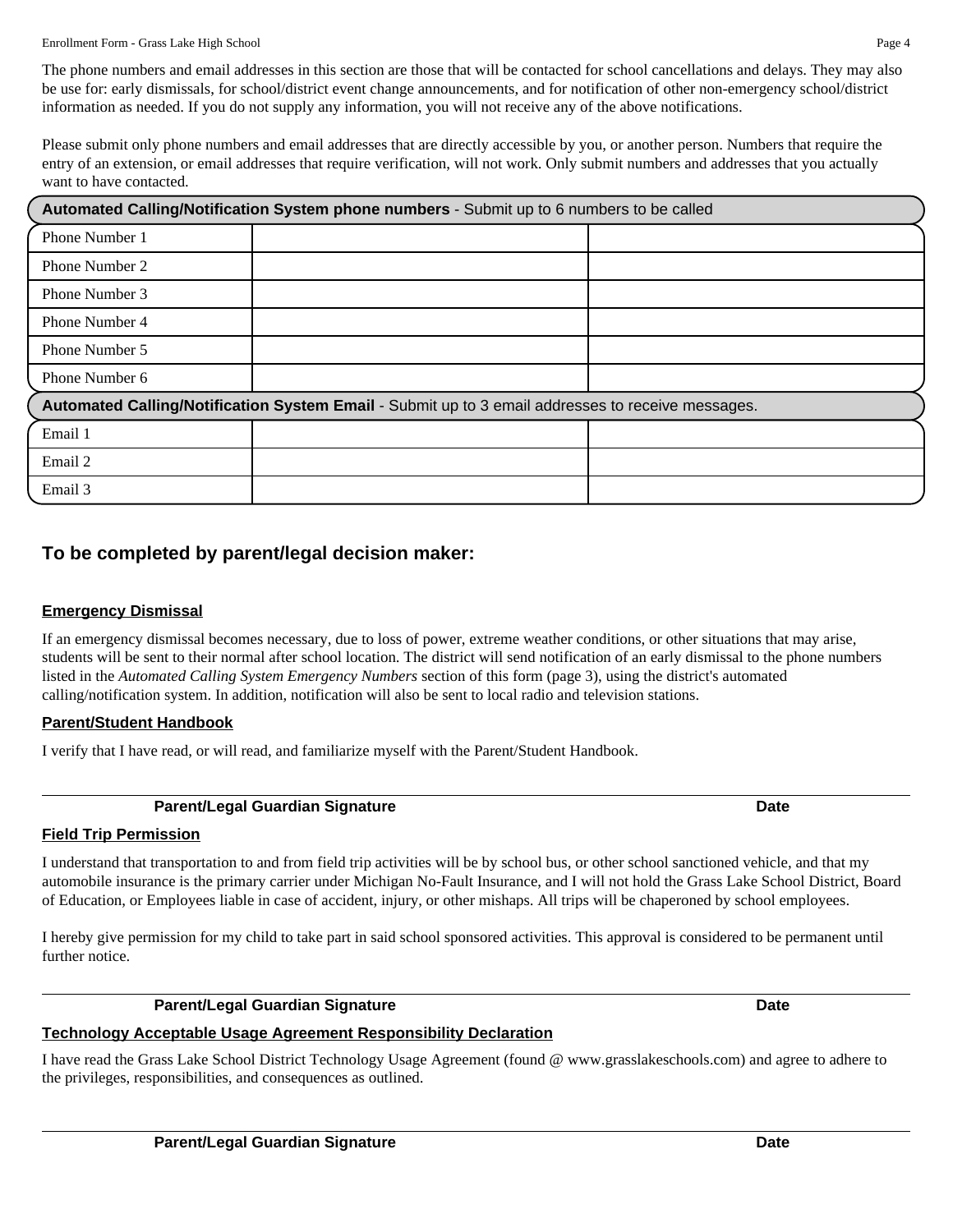Is there anyone we should not release student information to? \_Yes \_No

If applicable, please attach legal papers and list names:

Opportunities arise when our students' names and/or photos may be published in newspapers and/or the Internet with your permission. Please complete each statement below by circling your preferences.

I (do) (do not) give permission for my child's name to be published in circulated newspapers.

I (do) (do not) give permission for my child's photo to be published in circulated newspapers.<br>I (do) (do not) give my permission for my child's <u>name</u> to be published in school newsletters.

I (do) (do not) give permission for my child's photo to be published in school newsletters.

I (do) (do not) give permission for my child's name to be published on the school website on the Internet.

I (do) (do not) give permission for my child's photo to be published on the school website on the Internet.

I certify that all information on this student registration form is true and correct.

Signature of Parent/Legal Guardian Enrolling Student

Race and Ethnicity: (Note: Both Part A and Part B of the question must be answered.)

Part A:

Is this student Hispanic/Latino? (Choose only one)

No, not Hispanic/Latino Yes, Hispanic/Latino (A person of Cuban, Mexican, Puerto Rican, South or Central American, or other Spanish culture or origin, regardless of race.)

Date

The above part of the question is about ethnicity, not race. No matter which box you selected above, please continue to answer the following by marking one or more choices to indicate what you consider your student's race to be.

| Part B: | What is the student's race? (Choose one or more)                                                                                                                                                                                                                                                                                                                                                                                                                                                                               |
|---------|--------------------------------------------------------------------------------------------------------------------------------------------------------------------------------------------------------------------------------------------------------------------------------------------------------------------------------------------------------------------------------------------------------------------------------------------------------------------------------------------------------------------------------|
|         | _American Indian or Alaska Native (A person having origins in any of the original peoples<br>of North and South America, including Central America).<br>_Asian(A person having origins in any of the original peoples of the Far East, Southeast Asia<br>or the Indian subcontinent including, for example, Cambodia, China, India, Japan, Korea,<br>Malaysia, Pakistan, the Philippine Islands, Thailand and Vietnam.)<br>Black or African American (A person having origins in any of the black racial groups of<br>Africa.) |
|         | Native Hawaiian or Other Pacific Islander (A person having origins in any of the original<br>people of Hawaii, Guam, Samoa or other Pacific Islands.)<br>White (A person having origins in any of the original peoples of Europe, the Middle East,<br>or North Africa.)                                                                                                                                                                                                                                                        |

Note: Both parts A and B MUST be completed. We encourage you to select an answer for both parts. If either part (A or B) is not answered, the U.S. Department of Education requires the school district to supply an answer on your behalf.

## PLEASE COMPLETE REVERSE SIDE OF THIS PAGE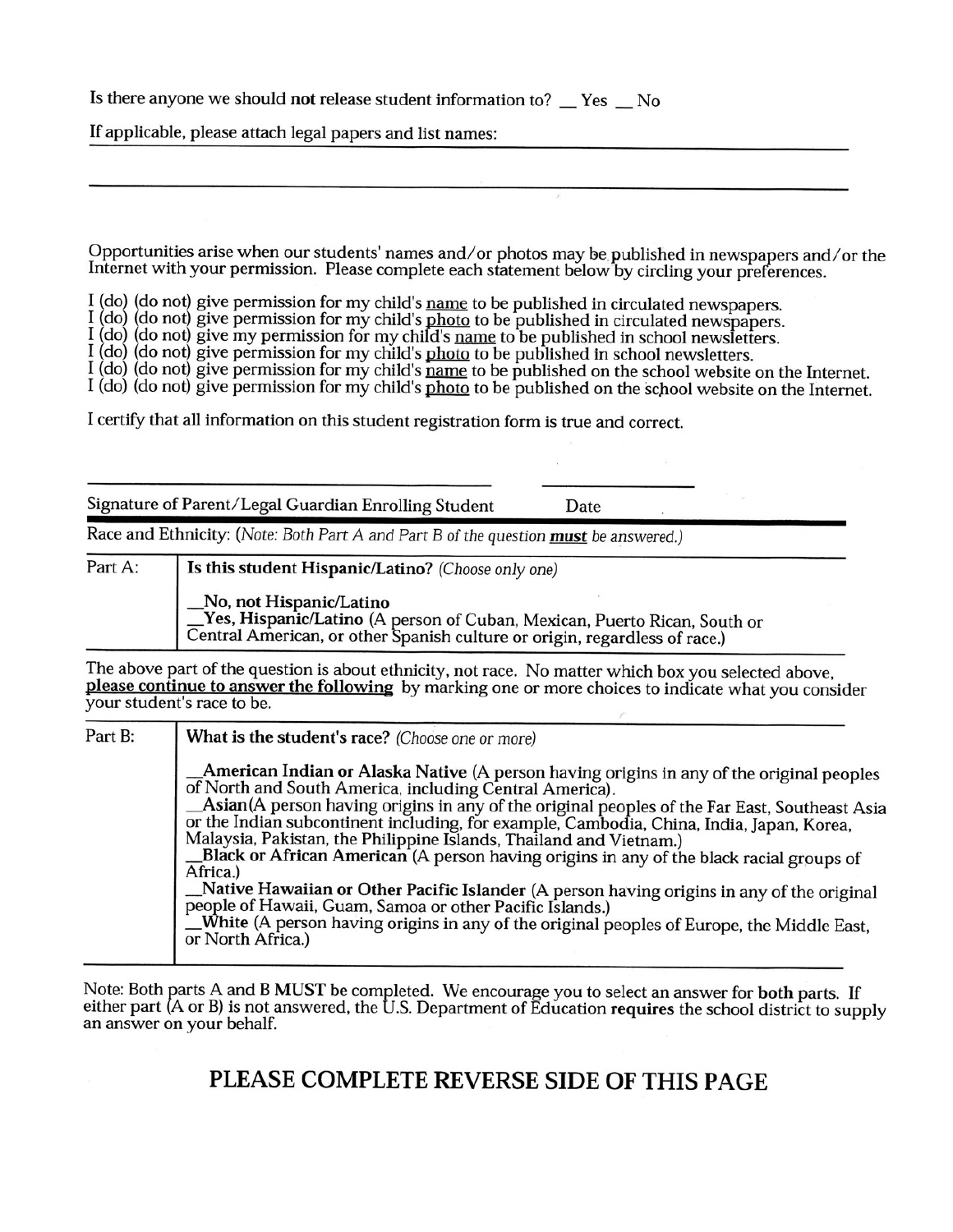# **Grass Lake Community Schools**

899 South Union St., Grass Lake 49240 Phone (517) 522-5540 · Fax (517) 522-8195

This questionnaire is intended to address the McKinney-Vento Act under the guidelines of the No Child Left Behind Act of 2001. Your answers will help us determine the supplemental needs of your child. **(Complete one form per student.)**

## **1. Presently, where is the student living?** *Check one box*

| <b>Section A</b> (Living Arrangements)<br><b>Check one box:</b>                                                 | <b>Section B</b> (Student's Supplemental Needs) |
|-----------------------------------------------------------------------------------------------------------------|-------------------------------------------------|
| In a Shelter/Transitional Housing                                                                               | Transportation to and from school               |
| $\Box$                                                                                                          | $\Box$                                          |
| <b>Awaiting Foster Care Placement/Temporary Foster Care</b>                                                     | Tutoring                                        |
| $\Box$                                                                                                          | $\Box$                                          |
| In a motel/hotel, car or campsite                                                                               | Personal Hygiene Items                          |
| $\Box$                                                                                                          | $\Box$                                          |
| Temporary, with more than one family in a house or apartment due to                                             | Clothing                                        |
| Ц                                                                                                               | □                                               |
| Economic hardship or loss of housing                                                                            | <b>School Supplies</b><br>$\Box$                |
| Unsheltered (on the street, car, park or abandoned building)                                                    | Counseling                                      |
| $\Box$                                                                                                          | □                                               |
| <b>CONTINUE:</b> If you checked a box in <b>Section A</b> , complete <b>Section B</b> and                       | Other:                                          |
| the remainder of this form.                                                                                     | $\Box$                                          |
| <b>STOP:</b> If you <i>did not</i> check a box in this section, you <u>don't</u> need<br>to complete this form. |                                                 |

#### **2. The student lives with:**

| 1 parent<br>ப                                        | a relative, friend(s) or other adult(s)<br>alone with no adults - unaccompanied youth<br>□ |                                                   |                 |               |
|------------------------------------------------------|--------------------------------------------------------------------------------------------|---------------------------------------------------|-----------------|---------------|
| 2 parents<br>$\Box$                                  |                                                                                            |                                                   |                 |               |
|                                                      | $\Box$                                                                                     | an adult that is not the parent or legal guardian |                 |               |
| Current School: <u>Current School</u>                |                                                                                            |                                                   | Grade:          |               |
|                                                      |                                                                                            |                                                   | $\square$ Male  | $\Box$ Female |
| (Month/Day/Year)                                     |                                                                                            | Age:                                              |                 |               |
| Name of Parent(s)/Legal Guardian(s): $\qquad \qquad$ |                                                                                            |                                                   |                 |               |
|                                                      |                                                                                            |                                                   | Phone: $(\_\_)$ |               |
| House # Street<br>City                               | <b>State</b>                                                                               | Zip                                               |                 |               |
|                                                      |                                                                                            |                                                   |                 |               |

For any choices selected in **Section A**, this form must be completed and turned in with your registration paperwork or faxed to the **Grass Lake Community Schools' Superintendent's Office at (517) 522-8195** immediately upon receipt. Original forms are kept on file separate from the student's CA-60 for audit purposes during the school year.

If you have any questions please contact the Homeless Liaison, Linda Zenz at (517) 522-5541.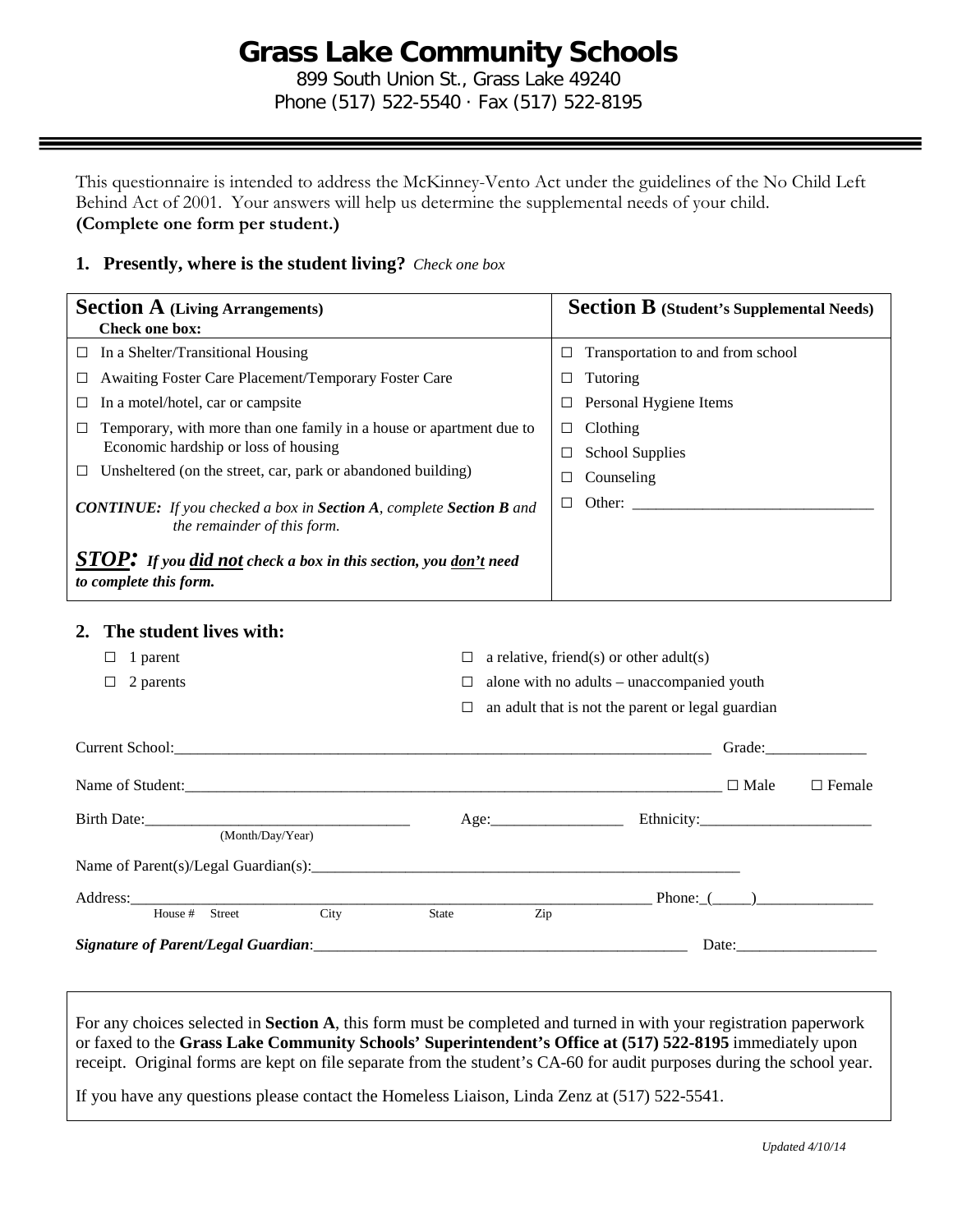## **Grass Lake Community Schools**

899 South Union St., Grass Lake 49240 Phone (517) 522-5540 · Fax (517) 522-8195

## **RESIDENCY VERIFICATION AFFIDAVIT**

According to State General Opinion No. 5925, school districts have the right to request proof of pupil residency. By signing this affidavit, you are affirming that the address given on all enrollment forms is the legal residence of the parent or guardian enrolling the student and is the residence of the student.

If you are living in the home of another person without a rental or lease agreement, that person must sign this document and prove their residency.

### **Verification of residency may be made with two (2) of the following: (check which is used)**

| Driver's License, State ID or Voter Registration                                                        | ______ Purchase Agreement (if it denotes residency) | ______ Moving Bill      |  |  |
|---------------------------------------------------------------------------------------------------------|-----------------------------------------------------|-------------------------|--|--|
| <b>Insurance Forms</b>                                                                                  | _______ Property Tax Payment                        | Utility Bill            |  |  |
| _______ Lease Agreement                                                                                 | _______ Mortgage Receipt                            | Other (specify below)   |  |  |
| ______ Michigan Tax Income                                                                              | Passports – Michigan Residents                      |                         |  |  |
|                                                                                                         |                                                     |                         |  |  |
|                                                                                                         |                                                     |                         |  |  |
|                                                                                                         | <b>PLEASE READ CAREFULLY</b>                        |                         |  |  |
| If you are NOT a resident of GRASS LAKE COMMUNITY SCHOOL DISTRICT please complete one of the following: |                                                     |                         |  |  |
| Schools of Choice Form                                                                                  |                                                     |                         |  |  |
| District Release Form (Waiver)                                                                          |                                                     |                         |  |  |
|                                                                                                         |                                                     |                         |  |  |
|                                                                                                         |                                                     |                         |  |  |
|                                                                                                         |                                                     | Date___________________ |  |  |
|                                                                                                         |                                                     |                         |  |  |
| Signature of Person with Whom Residing (if applicable)__________________________                        |                                                     |                         |  |  |
|                                                                                                         |                                                     |                         |  |  |

| Signature of Staff Person Enrolling Student |  |
|---------------------------------------------|--|
|                                             |  |

\*\*\*\*\*\*\*\*\*\*\*\*\*\*\*\*\*\*\*\*\*\*\*\*\*\*\*\*\*\*\*\*\*\*\*\*\*\*\*\*\*\*\*\*\*\*\*\*\*\*\*\*\*\*\*\*\*\*\*\*\*\*\*\*\*\*\*\*\*\*\*\*\*\*\*\*\*\*\*\*\*\*\*\*\*\*\*\*\*\*\*\*\*\*\*\*\*\*

City/State/Zip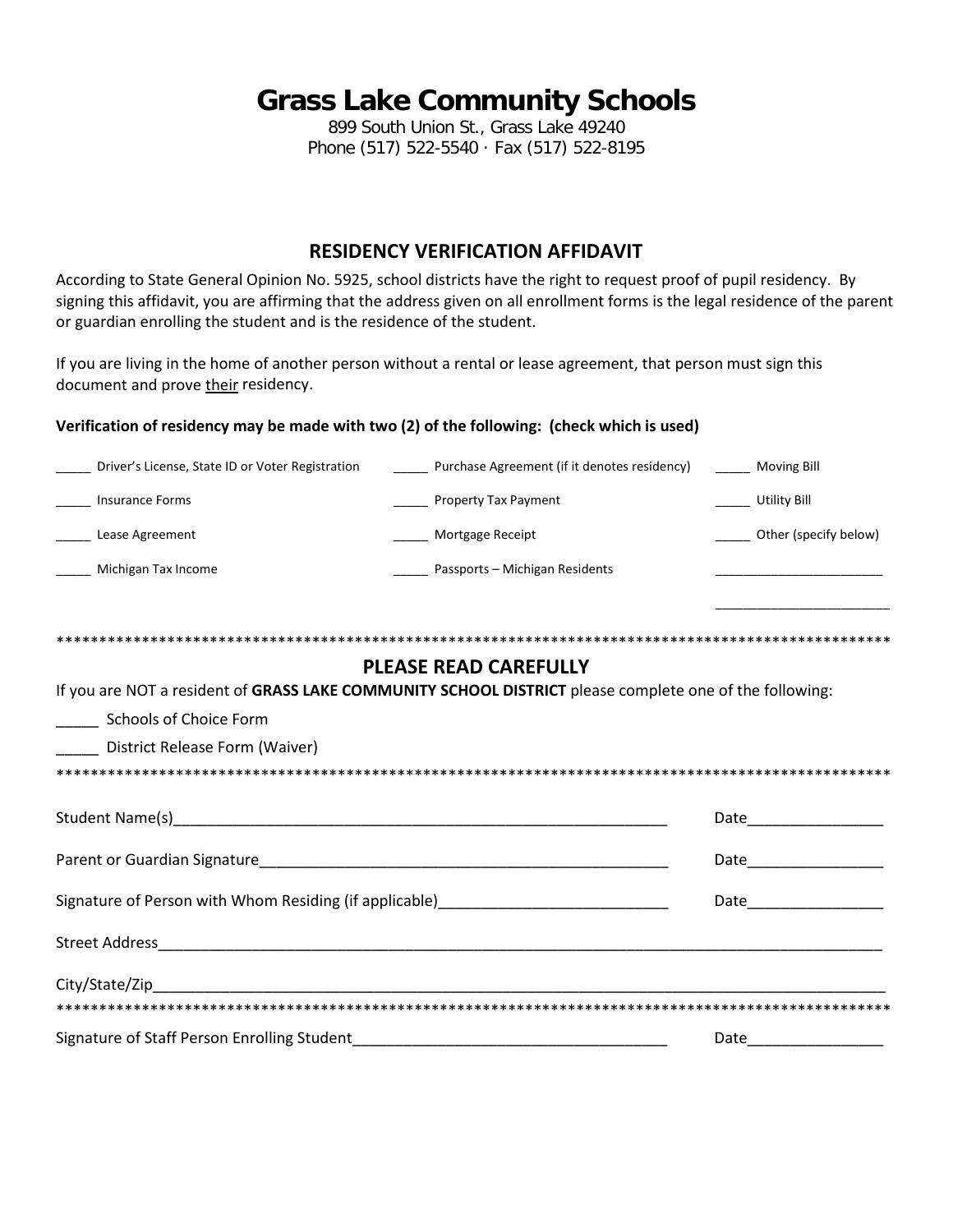# **Grass Lake Community Schools**

899 South Union St., Grass Lake, MI 49240 Phone (517) 522-5540 · Fax (517) 522-8195

## **REQUEST FOR RELEASE OF INFORMATION**

*(This form is sent to your child's originating school to acquire their school records)*

| <b>Releasing District Information</b>                                                                                                                                                                                                                                                                                                                                                                                                                                                                                                    |                                                                                          |                                                                                        |
|------------------------------------------------------------------------------------------------------------------------------------------------------------------------------------------------------------------------------------------------------------------------------------------------------------------------------------------------------------------------------------------------------------------------------------------------------------------------------------------------------------------------------------------|------------------------------------------------------------------------------------------|----------------------------------------------------------------------------------------|
| Please Note: Under the provisions of the Federal Educational Rights and Privacy Act, Federal Register,<br>Volume 41, No. 118, June 17, 1976, it is no longer necessary to have written consent of the parents to<br>release records. School officials, including teachers within the educational institution and officials of<br>other school systems in which the student intends to enroll, may request student records.<br>to release CA-60 folders to Grass Lake Community Schools, which must include the following<br>information: | (Releasing School District)                                                              |                                                                                        |
| <b>Complete Transcript</b><br>٠<br><b>Standardized Test Scores</b><br>Attendance Data<br>and any other information pertinent to the educational planning for the above named student.                                                                                                                                                                                                                                                                                                                                                    | <b>Health Data</b><br><b>Special Education Data</b><br>$\bullet$<br>$\bullet$            | <b>Confidential School-Related Data</b>                                                |
| PLEASE SEND REPORTS TO THE APPROPRIATE BUILDING TO THE ATTENTION OF (Check One):                                                                                                                                                                                                                                                                                                                                                                                                                                                         |                                                                                          |                                                                                        |
|                                                                                                                                                                                                                                                                                                                                                                                                                                                                                                                                          |                                                                                          |                                                                                        |
| George Long Elementary<br>Attn: Records<br>829 S. Union St.<br>Grass Lake, MI 49240                                                                                                                                                                                                                                                                                                                                                                                                                                                      | Grass Lake Middle School<br>Attn: Records<br>1000 Grass Lake Rd.<br>Grass Lake, MI 49240 | Grass Lake High School<br>Attn: Records<br>11500 Warrior Trail<br>Grass Lake, MI 49240 |
| It is my understanding that the release information will be used in the educational planning for the                                                                                                                                                                                                                                                                                                                                                                                                                                     |                                                                                          |                                                                                        |

above named student.

\_\_\_\_\_\_\_\_\_\_\_\_\_\_\_\_\_\_\_\_\_\_\_\_\_\_\_\_\_\_\_\_\_\_\_\_\_\_\_\_\_\_\_\_\_\_\_\_\_\_\_\_\_\_\_\_ \_\_\_\_\_\_\_\_\_\_\_\_\_\_\_\_\_\_\_\_\_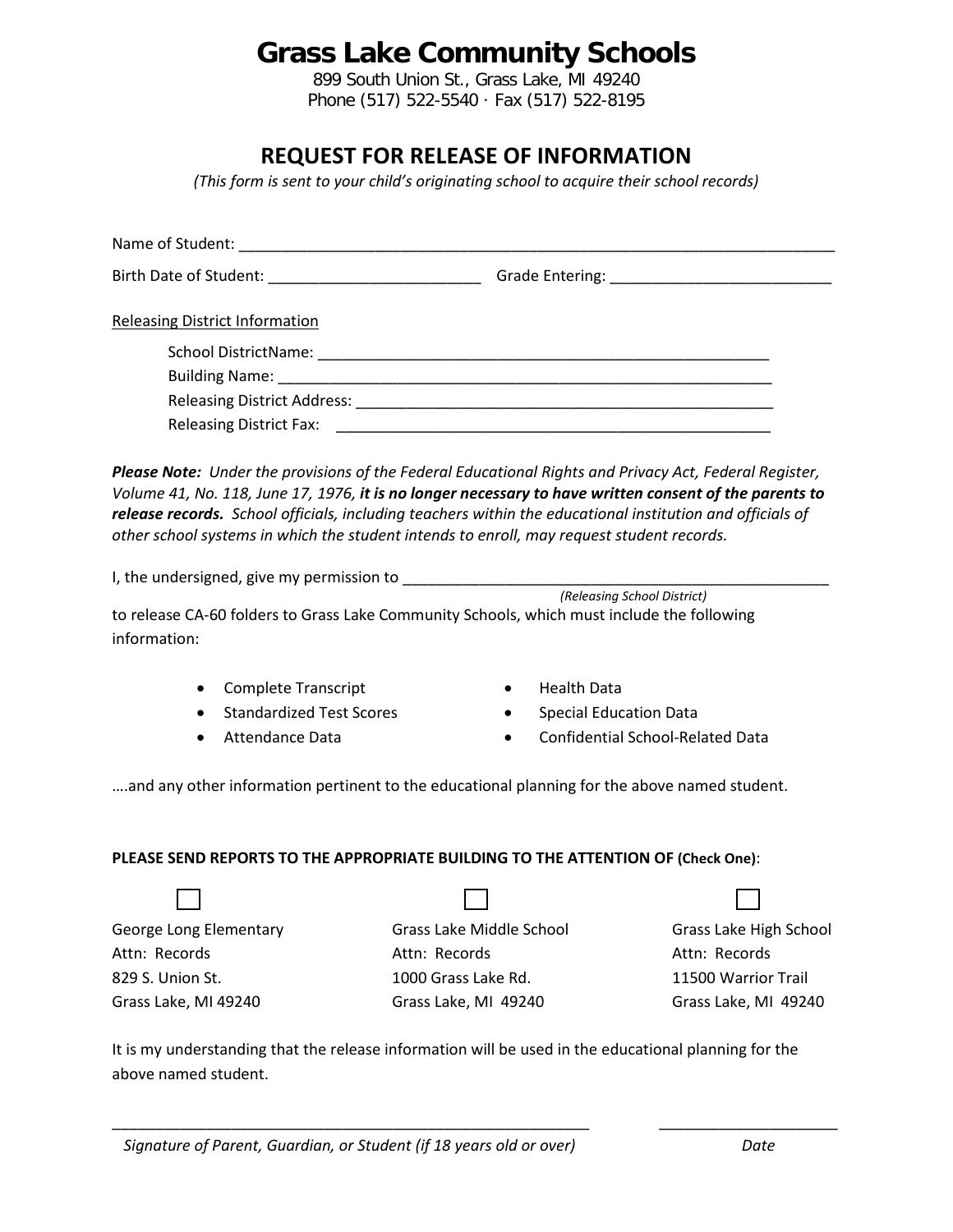Sources: Michigan Department of Community Health. CDC and the National Operating Committee on Standards for Athletic Equipment (NOCSAE)

## **UNDERSTANDING CONCUSSION**

## **Some Common Symptoms**

**Headache Pressure in the Head Nausea/Vomiting Dizziness**

**Balance Problems Double Vision Blurry Vision Sensitive to Light**

**Sensitive to Noise Sluggishness Haziness Fogginess Grogginess**

**Poor Concentration Memory Problems Confusion "Feeling Down"**

**Not "Feeling Right" Feeling Irritable Slow Reaction Time Sleep Problems**

### **WHAT IS A CONCUSSION?**

**A concussion is a type of traumatic brain injury** that changes the way the brain normally works. A concussion is caused by a fall, bump, blow, or jolt to the head or body that causes the head and brain to move quickly back and forth. A concussion can be caused by a shaking, spinning or a sudden stopping and starting of the head. Even a "ding," "getting your bell rung," or what seems to be a mild bump or blow to the head can be serious. A concussion can happen even if you haven't been knocked out.

You can't see a concussion. Signs and symptoms of concussions can show up right after the injury or may not appear or be noticed until days or weeks after the injury. If the student reports any symptoms of a concussion, or if you notice symptoms yourself, seek medical attention right away. A student who may have had a concussion should not return to play on the day of the injury and until a health care professional says they are okay to return to play.

### **IF YOU SUSPECT A CONCUSSION:**

- **1. SEEK MEDICAL ATTENTION RIGHT AWAY** A health care professional will be able to decide how serious the concussion is and when it is safe for the student to return to regular activities, including sports. Don't hide it, report it. Ignoring symptoms and trying to "tough it out" often makes it worse.
- **2. KEEP YOUR STUDENT OUT OF PLAY** Concussions take time to heal. Don't let the student return to play the day of injury and until a heath care professional says it's okay. A student who returns to play too soon, while the brain is still healing, risks a greater chance of having a second concussion. Young children and teens are more likely to get a concussion and take longer to recover than adults. Repeat or second concussions increase the time it takes to recover and can be very serious. They can cause permanent brain damage, affecting the student for a lifetime. They can be fatal. It is better to miss one game than the whole season.
- **3. TELL THE SCHOOL ABOUT ANY PREVIOUS CONCUSSION** Schools should know if a student had a previous concussion. A student's school may not know about a concussion received in another sport or activity unless you notify them.
	- Appears dazed or stunned
	- Is confused about assignment or position
	- Forgets an instruction
- **SIGNS OBSERVED BY PARENTS:**
- Can't recall events prior to or after a hit or fall
- Is unsure of game, score, or opponent
- Moves clumsily

### **CONCUSSION DANGER SIGNS:**

In rare cases, a dangerous blood clot may form on the brain in a person with a concussion and crowd the brain against the skull. A student should receive immediate medical attention if after a bump, blow, or jolt to the head or body s/he exhibits any of the following danger signs:

- One pupil larger than the other
- Repeated vomiting or nausea Slurred speech
	- Convulsions or seizures
	- Cannot recognize people/places
- Answers questions slowly
- Loses consciousness (even briefly)
- Shows mood, behavior, or personality changes

- - Is drowsy or cannot be awakened
- A headache that gets worse
- Weakness, numbness, or decreased coordination
- Becomes increasingly confused, restless or agitated
	- Has unusual behavior
	- Loses consciousness (even a brief loss of consciousness should be taken seriously.)

### **HOW TO RESPOND TO A REPORT OF A CONCUSSION:**

If a student reports one or more symptoms of a concussion after a bump, blow, or jolt to the head or body, s/he should be kept out of athletic play the day of the injury. The student should only return to play with permission from a health care professional experienced in evaluating for concussion. During recovery, rest is key. Exercising or activities that involve a lot of concentration (such as studying, working on the computer, or playing video games) may cause concussion symptoms to reappear or get worse. Students who return to school after a concussion may need to spend fewer hours at school, take rests breaks, be given extra help and time, spend less time reading, writing or on a computer. After a concussion, returning to sports and school is a gradual process that should be monitored by a health care professional.

Remember: Concussion affects people differently. While most students with a concussion recover quickly and fully, some will have symptoms that last for days, or even weeks. A more serious concussion can last for months or longer.

To learn more, go to [www.cdc.gov/concussion.](http://www.cdc.gov/concussion)

**Parents and Students Must Sign and Return the Educational Material Acknowledgement Form**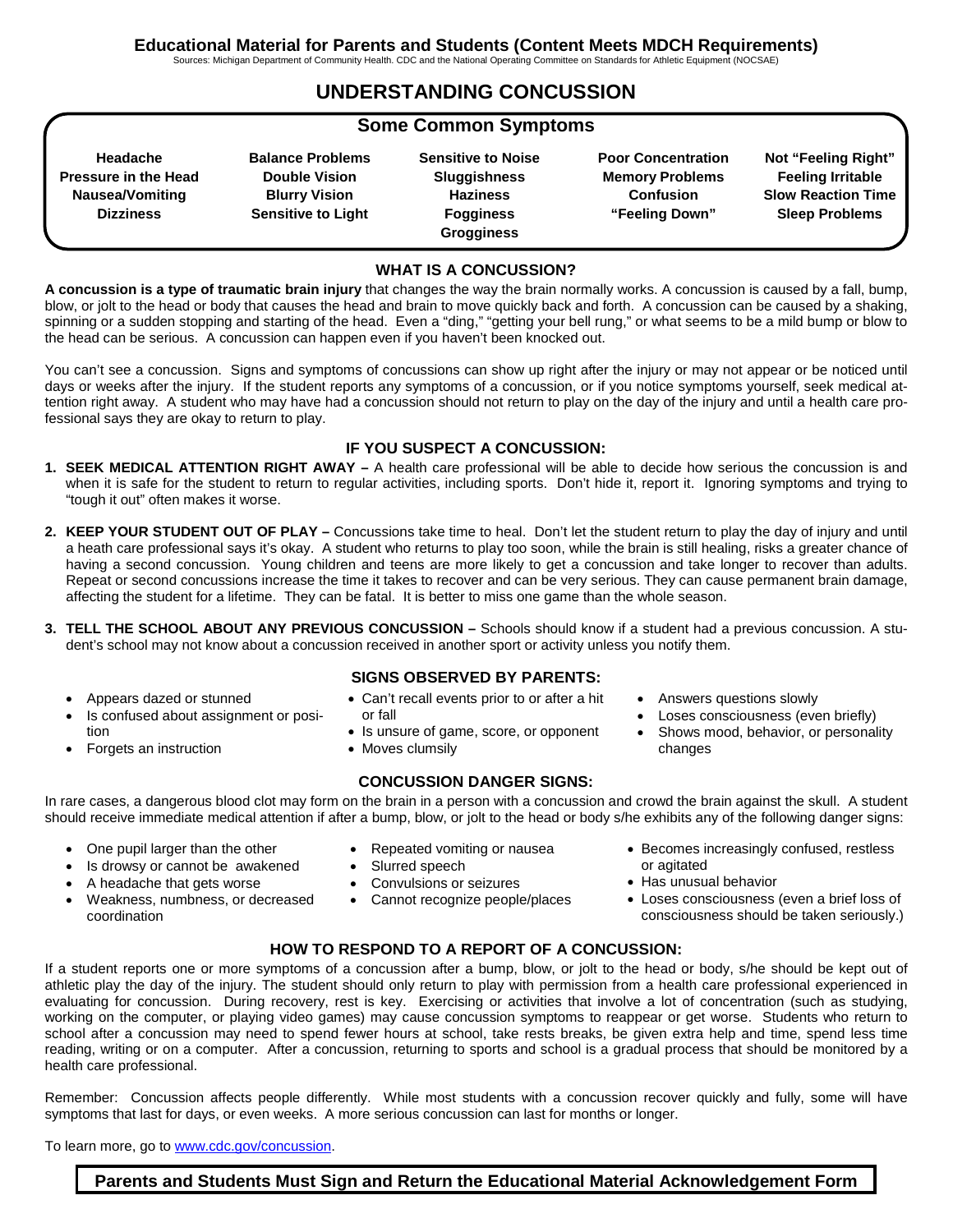# **CONCUSSION AWARENESS**

## **EDUCATIONAL MATERIAL ACKNOWLEDGEMENT FORM**

By my name and signature below, I acknowledge in accordance with Public Acts 342 and 343 of 2012 that I have received and reviewed the Concussion Fact Sheet for Parents and/or the Concussion Fact Sheet for Students provided by Grass Lake Community Schools.

\_\_\_\_\_\_\_\_\_\_\_\_\_\_\_\_\_\_\_\_\_\_\_\_\_\_\_\_\_\_\_\_\_\_\_ Participant Name Printed

\_\_\_\_\_\_\_\_\_\_\_\_\_\_\_\_\_\_\_\_\_\_\_\_\_\_\_\_\_\_\_\_\_\_\_ Parent or Guardian Name Printed

\_\_\_\_\_\_\_\_\_\_\_\_\_\_\_\_\_\_\_\_\_\_\_\_\_\_\_\_\_\_\_\_\_\_\_ Participant Name Signature

Date

\_\_\_\_\_\_\_\_\_\_\_\_\_\_\_\_\_\_\_\_\_\_\_\_\_\_\_\_\_\_\_\_\_\_\_

\_\_\_\_\_\_\_\_\_\_\_\_\_\_\_\_\_\_\_\_\_\_\_\_\_\_\_\_\_\_\_\_\_\_\_ Parent or Guardian Name Signature

\_\_\_\_\_\_\_\_\_\_\_\_\_\_\_\_\_\_\_\_\_\_\_\_\_\_\_\_\_\_\_\_\_\_\_ Date

Return this signed form to the sponsoring organization that must keep on file for the duration of participation or age 18.

Participants and parents please review and keep the educational materials available for future reference.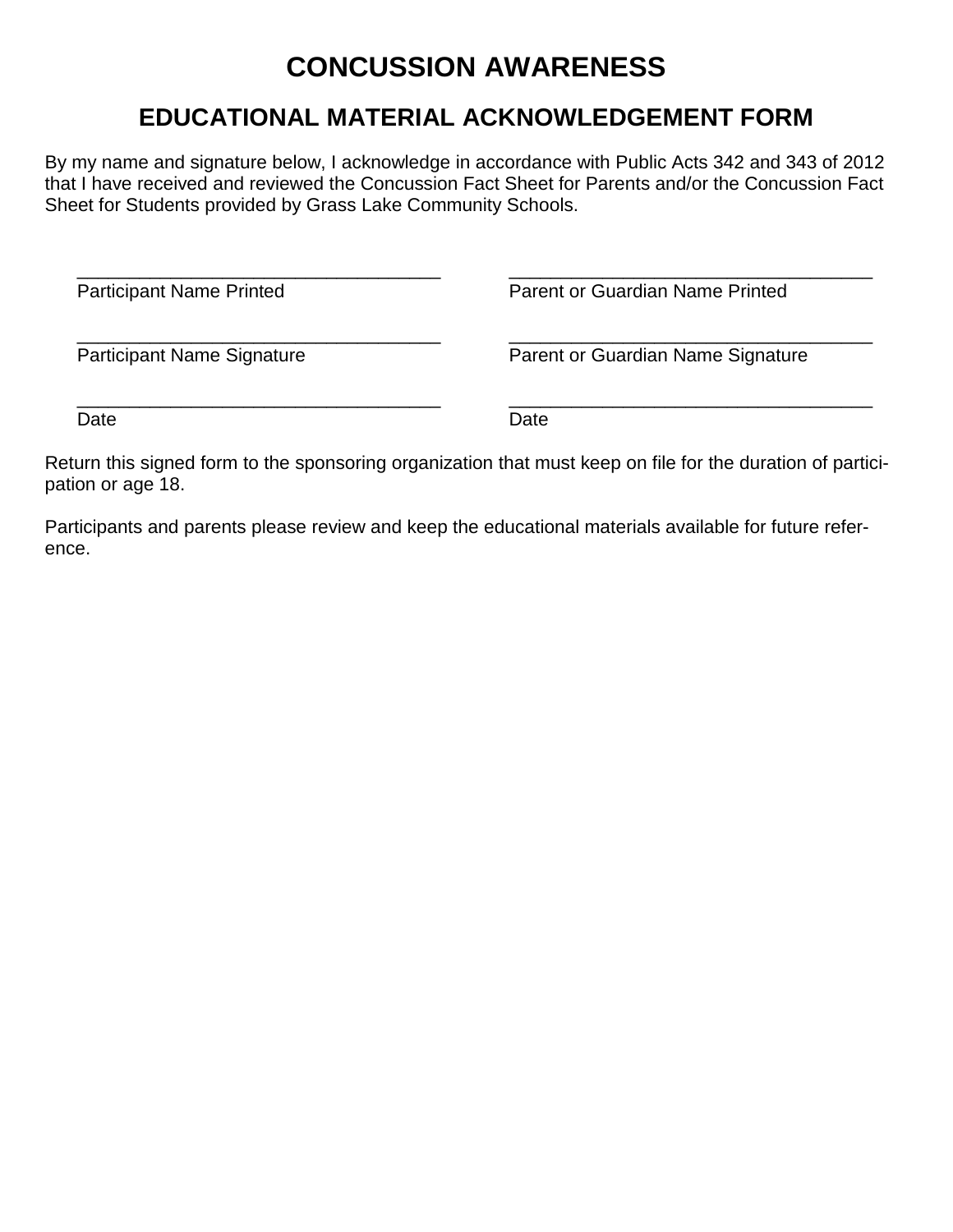

If your child does not have a sibling in school or is new to our school district, please give us the following information so we can assign a bus route more efficiently:

|                                                                        | Grade: $\frac{1}{2}$      |
|------------------------------------------------------------------------|---------------------------|
|                                                                        | Grade: _________          |
|                                                                        | Grade: ________           |
| Parent's Name:                                                         |                           |
|                                                                        |                           |
| <b>Street Address:</b>                                                 |                           |
|                                                                        |                           |
| E-Mail Address:                                                        |                           |
| Will your child(ren) be going to a daycare?<br>$\Box$ Yes              | <b>No</b>                 |
| Daycare Name/Address:                                                  |                           |
| Daycare Phone Number:                                                  |                           |
| Is your child $a: \ \cdot\ $<br>Resident of Grass Lake School District | School of Choice Student* |

*\*If your child is attending Grass Lake School District through our Schools of Choice program, be aware that we offer limited transportation for your students.* 

Doug Moeckel, Transportation Director Contact: [Doug](mailto:Doug.Moeckel@grasslakeschools.com) [Moeckel@grasslakeschools.com](mailto:Moeckel@grasslakeschools.com) or (517) 522-5544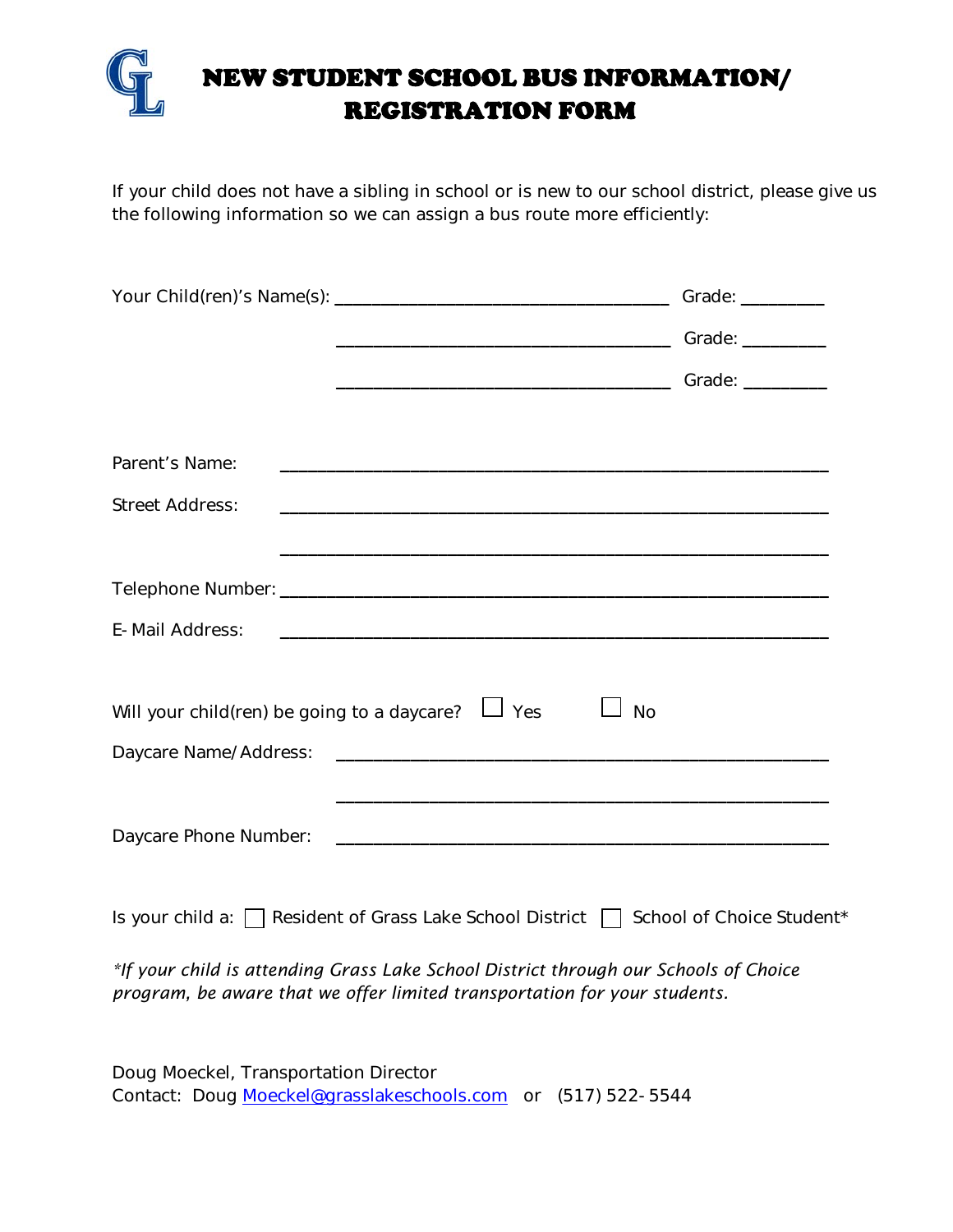## **Grass Lake Community Schools' Agreement for Acceptable Use of Technology Resources for Students Grades 6 and Above**

\_\_\_\_\_\_\_\_\_\_\_\_\_\_\_\_\_\_\_\_\_\_\_\_\_\_\_\_\_\_\_\_\_\_/\_\_\_\_\_\_\_\_\_\_\_\_\_\_\_\_\_\_\_\_\_\_\_\_\_\_\_\_\_\_\_\_\_ *Building/Program Name Student Name*  This Agreement is entered into on: \_\_\_\_\_\_\_\_\_\_\_\_\_\_\_\_\_\_\_\_\_\_\_\_\_\_\_\_\_\_\_\_ This Agreement is between \_\_\_\_\_\_\_\_\_\_\_\_\_\_\_\_\_\_\_\_\_\_\_\_\_\_\_\_\_\_\_\_\_\_\_\_ ("Student" or "User") and Grass Lake Community Schools (GLCS).

The purpose of this Agreement is to grant access to and define acceptable use of GLCS's technology resources ("Technology Resources"). Technology Resources are any type of instrument, device, machine, equipment, technology, or software that is capable of transmitting, acquiring, or intercepting, any telephone, electronic, data, internet, audio, video, or radio transmissions, signals, telecommunications, or services, and include without limitation (1) internal and external network infrastructure, (2) Internet and network access, (3) computers, (4) servers, (5) storage devices, (6) peripherals, (7) software, and (8) messaging or communication systems.

In exchange for the use of GLCS's Technology Resources either at school or away from school, you understand and agree to the following:

- A. Your use of GLCS's Technology Resources is a privilege that may be revoked by GLCS at any time and for any reason.
- B. You have no expectation of privacy when using GLCS's Technology Resources. GLCS reserves the right to monitor and inspect all use of its Technology Resources, including, without limitation, personal e-mail and voice-mail communications, computer files, data bases, web logs, audit trails, or any other electronic transmissions accessed, distributed, or used through the Technology Resources. GLCS also reserves the right to remove any material from the Technology Resources that GLCS, at its sole discretion, chooses to, including, without limitation, any information that GLCS determines to be unlawful, obscene, pornographic, harassing, *intimidating, disruptive, or that otherwise violates this Agreement.*
- C. The Technology Resources do not provide you a "public forum." You may not use the Technology Resources for commercial purposes or to support or oppose political positions or candidates unless expressly authorized in advance by a teacher or administrator as part of a class project or activity. You may, however, use the Technology Resources to contact or communicate with public officials.
- D. GLCS's Technology Resources are intended for use only by registered users. You are responsible for your account/password and any access to the Technology Resources made using your account/password. Any damage or liability arising from the use of your account/password is your responsibility. Use of your account by someone other than you is prohibited and may be grounds for suspension from the Technology Resources and other disciplinary consequences for both you and the person(s) using your credentials.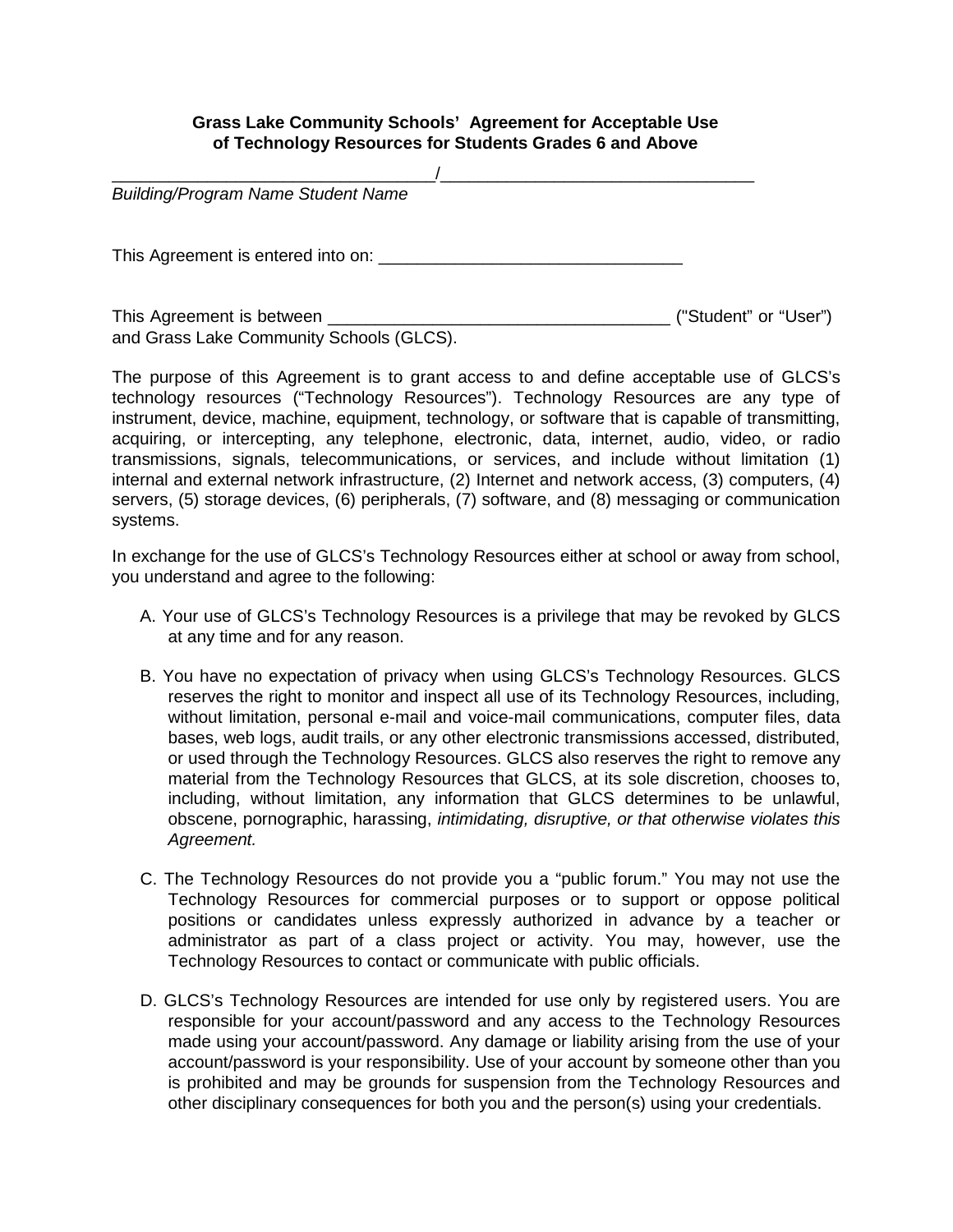- E. You may not use the Technology Resources to engage in bullying, which is defined as: Any written, verbal, or physical act, or any electronic communication, that is intended or that a reasonable person would know is likely to harm one or more pupils either directly or indirectly by doing any of the following: a) Substantially interfering with educational opportunities, benefits, or programs of one or more pupils;
	- b) Adversely affecting the ability of a pupil to participate in or benefit from the educational programs or activities by placing the pupil in reasonable fear of physical harm or by causing substantial emotional distress;
	- c) Having an actual and substantial detrimental effect on a pupil's physical or mental health; or
	- d) Causing substantial disruption in, or substantial interference with, the orderly operation of the school.

Use of other communication/messaging devices (including devices not owned by GLCS) to engage in bullying may be grounds for discipline under the GLCS's Student Handbook.

- F. If you misuse the Technology Resources, your access to the Technology Resources may be suspended and you may be subject to other disciplinary action, up to and including expulsion. Misuse includes, but is not limited to:
	- 1. Accessing or attempting to access material that is "harmful to minors." Material that is "harmful to minors" includes any picture, image, graphic image file, or other visual depiction that (1) taken as a whole and with respect to minors, appeals to a prurient interest in nudity, sex, or excretion; (2) depicts, describes, or represents, in a patently offensive way with respect to what is suitable for minors, an actual or simulated sexual act or sexual contact, actual or simulated normal or perverted sexual acts, or a lewd exhibition of the genitals; and (3) taken as a whole lacks serious literary, artistic, political, or scientific value as to minors.
	- 2. Accessing or attempting to access material that is unlawful, obscene, pornographic, profane, or vulgar.
	- 3. Accessing or attempting to access material that is inappropriate for minors. Material that is inappropriate for minors is defined as:
	- 4. Bullying (as defined in paragraph E).
	- 5. Sexting, which includes, without limitation, possessing, sending, or distributing nude, sexually explicit, or sexually suggestive photographs, videos, or other visual depictions of yourself or another person.
	- 6. Vandalism, which includes, without limitation, any malicious or intentional attempt to harm, steal, destroy, or disrupt user data, school material, or school hardware or software.
	- 7. Hacking, which includes, without limitation, gaining or attempting to gain access to, modifying, or obtaining copies of, information belonging to others or information you are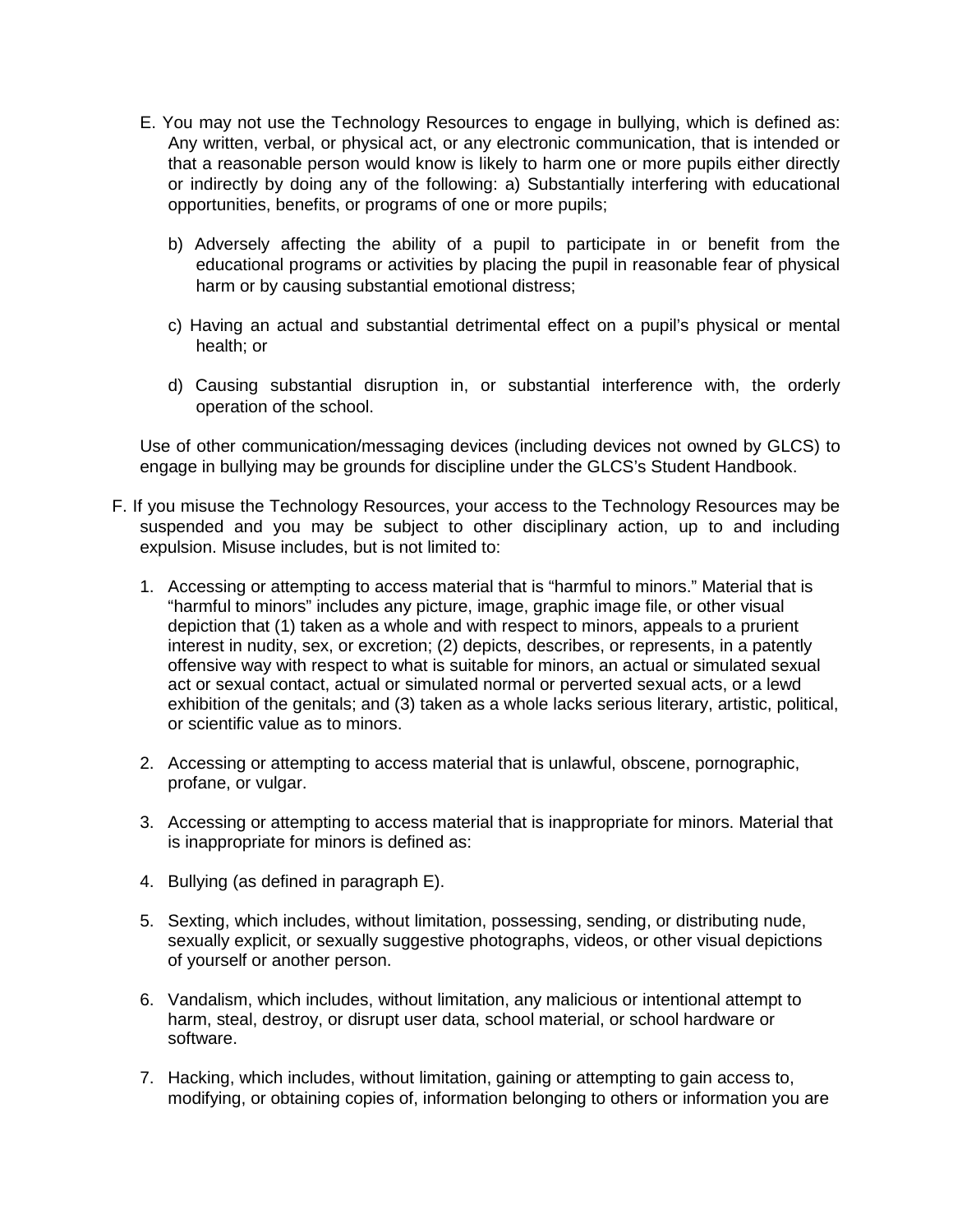not authorized to access.

- 8. Unauthorized copying or use of licenses or copyrighted software.
- 9. Plagiarizing, which includes the unauthorized distributing, copying, using, or holding out as your own, material that was written or created by someone else, without permission of, and attribution to, the author/creator.
- 10. Posting or distributing confidential or inappropriate information meant to harass, intimidate, or embarrass others.
- 11. Allowing someone else to use your account or password or not preventing unauthorized access to Technology Resources when leaving them unattended.
- 12. Using or soliciting the use of, or attempting to use or discover the account information or password of, another user.
- 13. Attempting to or successfully disabling security features, including technology protection measures required under the Children's Internet Protection Act ("CIPA").
- 14. Misusing equipment or altering system software without permission.
- 15. Commercial for-profit activities, advertising, political lobbying, or sending mass mailings or spam. However, you may contact a public official to express an opinion on a topic of interest.
- 16. Using the Technology Resources in any way that violates any federal, state, or local law or rule, or the GLCS's Student Handbook.

G. You must promptly disclose to your teacher or other school employee any content you view or receive over the Technology Resources that is inappropriate or that makes you feel uncomfortable, harassed, threatened, or bullied, or that contains sexually explicit content. You should not delete such content until instructed to do so by a staff member.

H. It is the policy of GLCS, as a recipient of certain federal funds, to monitor the online activities of its minor students and provide technology protection measures on its computers with Internet access designed to prevent minors from accessing visual depictions that are (1) obscene, (2) child pornography, or (3) harmful to minors.

I. It is the policy of GLCS to prohibit its minor students from (1) accessing inappropriate matter on the Internet; (2) engaging in hacking or other unlawful online activities; and (3) accessing materials that are harmful to minors. It is also the policy of GLCS to educate students about cyberbullying awareness and response and about appropriate online behavior, including disclosing, disseminating, or using personal information and safely and appropriately interacting with other individuals in social networking websites, chat rooms, by e-mail, and other forms of direct electronic communications.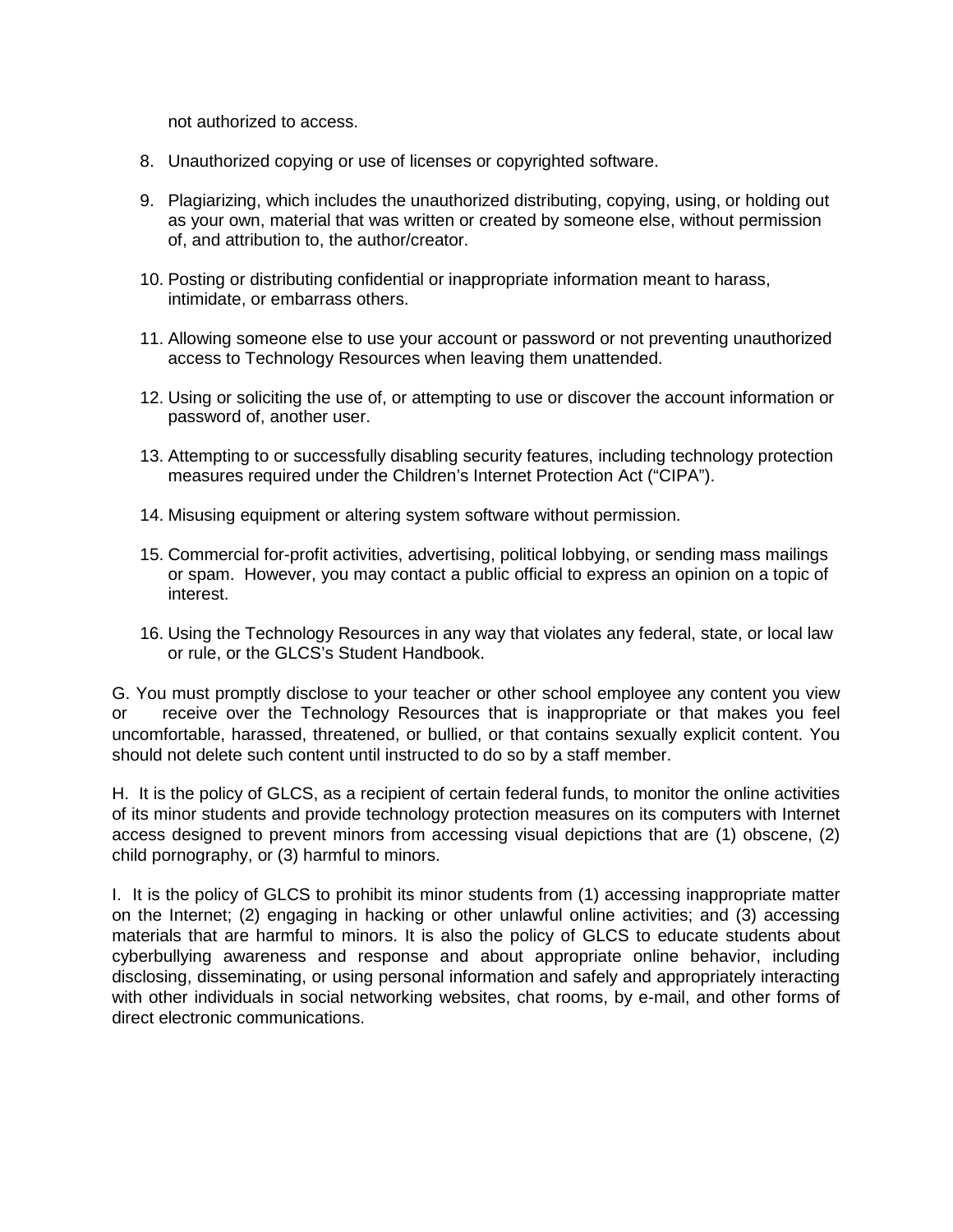- J. GLCS does not guarantee that measures described in paragraphs H and I will provide any level of safety or security or that they will successfully block all inappropriate material from GLCS's students. You agree that you will not intentionally engage in any behavior that was intended to be prevented by paragraphs H and I.
- K. GLCS does not warrant or guarantee that its Technology Resources will meet any specific requirement, or that they will be error free or uninterrupted; nor will GLCS be liable for any damages (including lost data, information, or time) sustained or incurred in connection with the use, operation, or inability to use the Technology Resources.
- L. You are responsible for the proper use of the Technology Resources and will be held accountable for any damage to or replacement of the Technology Resources caused by your inappropriate use.

I agree to follow this Agreement and all rules and regulations that may be added from time to time by the GLCS or its Internet Service Provider. I also agree to follow all rules in the GLCS's Student Handbook. Any additional rules, regulations, and policies are available on the Technology page of the districts website at www.grasslakeschools.com. As a condition of using the Technology Resources, I agree to release GLCS and its board members, agents, and employees, including its Internet Service Provider, from all liability related to my use or inability to use the Technology Resources.

I understand that data I send or receive over the Technology Resources is not private. I consent to having GLCS monitor and inspect my use of the Technology Resources, including any electronic communications that I send or receive through the Technology Resources.

I have read this Acceptable Use Agreement and agree to its terms.

| <b>Student</b> | --- |
|----------------|-----|
| : Signature    | --  |
|                |     |